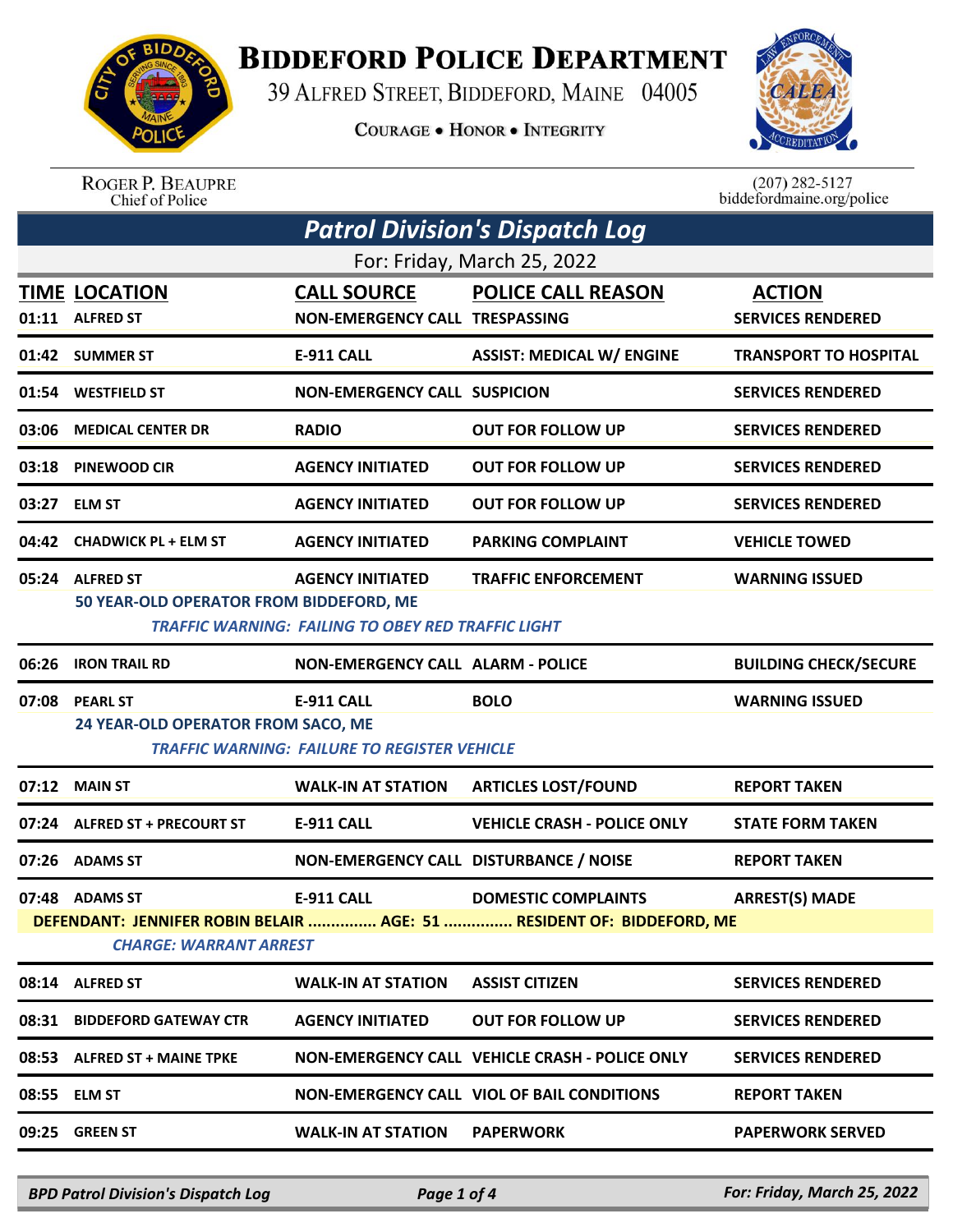|       | <b>TIME LOCATION</b><br>10:04 WASHINGTON ST                                  | <b>CALL SOURCE</b><br><b>WALK-IN AT STATION</b>                                  | <b>POLICE CALL REASON</b><br><b>CIVIL COMPLAINT</b>                                              | <b>ACTION</b><br><b>SERVICES RENDERED</b> |
|-------|------------------------------------------------------------------------------|----------------------------------------------------------------------------------|--------------------------------------------------------------------------------------------------|-------------------------------------------|
|       | 10:05 HILL ST                                                                | <b>AGENCY INITIATED</b>                                                          | <b>COMMUNITY ENGAGEMENT</b>                                                                      | <b>SERVICES RENDERED</b>                  |
|       | 10:18 SULLIVAN ST                                                            | NON-EMERGENCY CALL PARKING COMPLAINT                                             |                                                                                                  | <b>GONE ON ARRIVAL</b>                    |
|       | 11:08 SOUTH ST                                                               | <b>AGENCY INITIATED</b>                                                          | <b>OUT FOR FOLLOW UP</b>                                                                         | <b>SERVICES RENDERED</b>                  |
|       | 11:14 POOL ST + BLANDINGS WAY<br><b>19 YEAR-OLD OPERATOR FROM EXETER, NH</b> | <b>AGENCY INITIATED</b><br><b>TRAFFIC WARNING: SPEEDING 10-14 MPH OVER LIMIT</b> | <b>TRAFFIC ENFORCEMENT</b>                                                                       | <b>WARNING ISSUED</b>                     |
|       | 11:32 ST MARYS ST                                                            | <b>WALK-IN AT STATION</b>                                                        | <b>SUSPICION</b>                                                                                 | <b>REPORT TAKEN</b>                       |
|       | 11:59 SUMMER ST                                                              | <b>AGENCY INITIATED</b>                                                          | <b>OUT FOR FOLLOW UP</b>                                                                         | <b>NEGATIVE CONTACT</b>                   |
|       | 12:16 ALFRED ST                                                              | <b>NON-EMERGENCY CALL THEFT</b>                                                  |                                                                                                  | <b>SERVICES RENDERED</b>                  |
|       | 13:20 SOUTH ST                                                               |                                                                                  | NON-EMERGENCY CALL ASSIST: MEDICAL W/ ENGINE                                                     | <b>TRANSPORT TO HOSPITAL</b>              |
|       | 13:21 YORK ST                                                                | <b>AGENCY INITIATED</b>                                                          | <b>PAPERWORK</b>                                                                                 | <b>PAPERWORK NOT SERVED</b>               |
|       | 13:38 WEST ST + WEST LOOP RD<br><b>63 YEAR-OLD OPERATOR FROM NASHUA, NH</b>  | <b>AGENCY INITIATED</b><br><b>TRAFFIC WARNING: SPEEDING 10-14 MPH OVER LIMIT</b> | <b>TRAFFIC ENFORCEMENT</b>                                                                       | <b>WARNING ISSUED</b>                     |
| 13:53 | <b>QUARRY LN + WEST ST</b>                                                   | <b>AGENCY INITIATED</b>                                                          | <b>ANIMAL COMPLAINT</b>                                                                          | <b>WARNING ISSUED</b>                     |
|       | 14:17 ALFRED ST<br><b>CHARGE: SEXUAL ABUSE OF MINOR</b>                      | <b>WALK-IN AT STATION</b>                                                        | <b>PAPERWORK</b><br>DEFENDANT: ABDUL AUGUSTIS JAMES-COGGINS  AGE: 21  RESIDENT OF: BIDDEFORD, ME | <b>SUMMONS ISSUED</b>                     |
| 14:37 | <b>PROSPECT ST</b>                                                           | <b>WALK-IN AT STATION</b>                                                        | <b>PARKING COMPLAINT</b>                                                                         | <b>SERVICES RENDERED</b>                  |
|       | 14:56 MAIN ST                                                                | <b>AGENCY INITIATED</b>                                                          | <b>COMMUNITY ENGAGEMENT</b>                                                                      | <b>SERVICES RENDERED</b>                  |
|       | 15:01 ALFRED ST                                                              |                                                                                  | NON-EMERGENCY CALL ARTICLES LOST/FOUND                                                           | <b>SERVICES RENDERED</b>                  |
|       | 15:15 MAIN ST                                                                | <b>AGENCY INITIATED</b>                                                          | <b>PARKING COMPLAINT</b>                                                                         | <b>SERVICES RENDERED</b>                  |
|       | <b>15:23 WENTWORTH ST</b>                                                    |                                                                                  | <b>NON-EMERGENCY CALL MENTAL ILLNESS CASES</b>                                                   | <b>REFERRED OTHER AGENCY</b>              |
|       | 15:25 ALFRED ST                                                              | <b>WALK-IN AT STATION</b>                                                        | <b>MENTAL ILLNESS CASES</b>                                                                      | <b>SERVICES RENDERED</b>                  |
|       | 15:28 PROSPECT ST                                                            | <b>E-911 CALL</b>                                                                | <b>DOMESTIC COMPLAINTS</b>                                                                       | <b>REPORT TAKEN</b>                       |
|       | 15:32 PROSPECT ST                                                            | <b>AGENCY INITIATED</b>                                                          | <b>PARKING COMPLAINT</b>                                                                         | <b>NO ACTION REQUIRED</b>                 |
| 15:34 | <b>POOL ST</b><br>51 YEAR-OLD OPERATOR FROM MANCHESTER, NH                   | <b>AGENCY INITIATED</b><br><b>TRAFFIC WARNING: SPEEDING 10-14 MPH OVER LIMIT</b> | <b>TRAFFIC ENFORCEMENT</b>                                                                       | <b>WARNING ISSUED</b>                     |
| 15:34 | <b>BOULDER WAY</b>                                                           | NON-EMERGENCY CALL OUT FOR FOLLOW UP                                             |                                                                                                  | <b>SERVICES RENDERED</b>                  |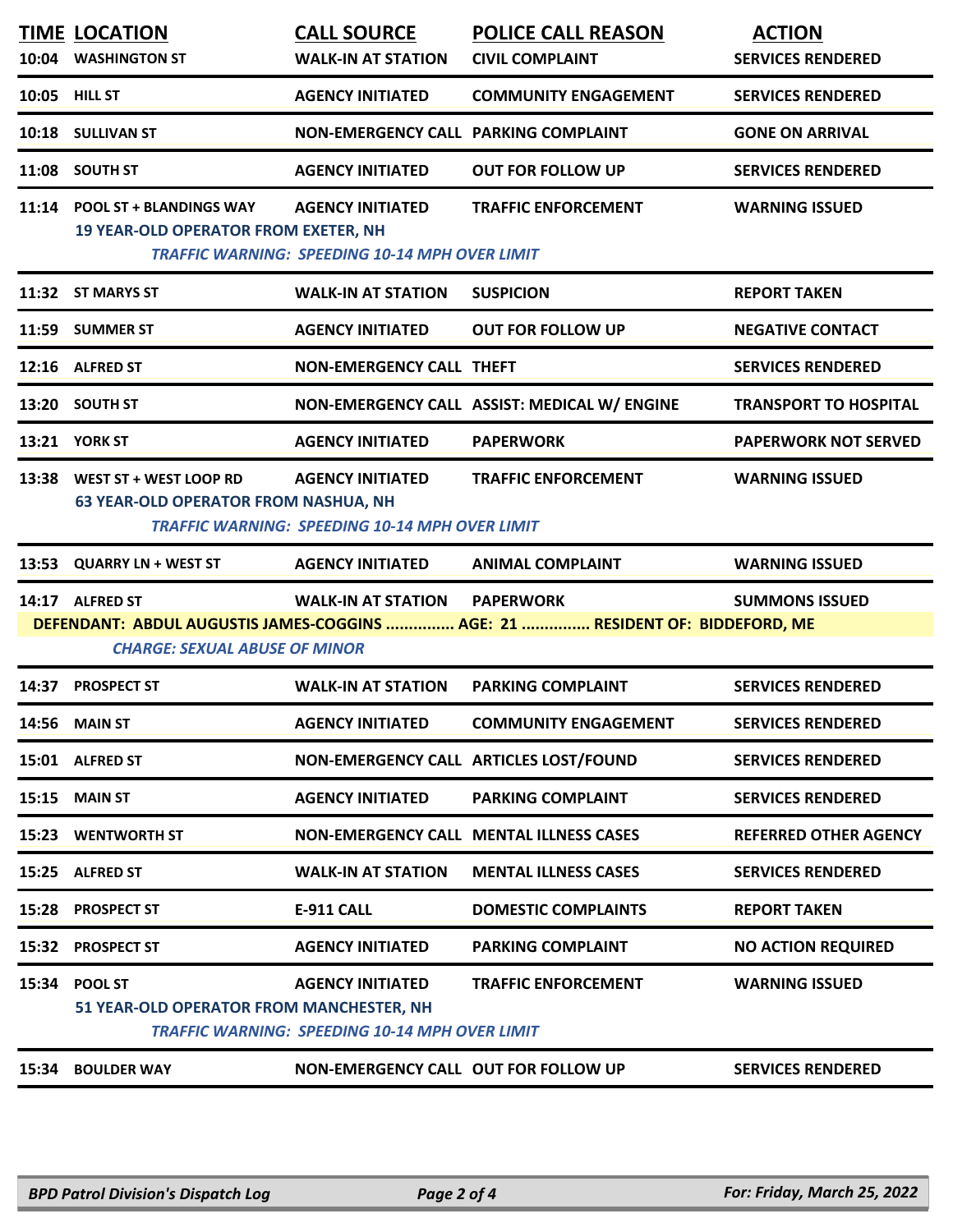|                                                                                                                         | <b>TIME LOCATION</b><br>15:45 POOL ST + PARKSIDE DR                                                                                                                                                                                                                                                                                                           | <b>CALL SOURCE</b><br><b>AGENCY INITIATED</b>                                  | <b>POLICE CALL REASON</b><br><b>TRAFFIC ENFORCEMENT</b>                                                                                                                         | <b>ACTION</b><br><b>WARNING ISSUED</b> |  |  |
|-------------------------------------------------------------------------------------------------------------------------|---------------------------------------------------------------------------------------------------------------------------------------------------------------------------------------------------------------------------------------------------------------------------------------------------------------------------------------------------------------|--------------------------------------------------------------------------------|---------------------------------------------------------------------------------------------------------------------------------------------------------------------------------|----------------------------------------|--|--|
|                                                                                                                         | 21 YEAR-OLD OPERATOR FROM SAGAMORE BEACH, MA                                                                                                                                                                                                                                                                                                                  | <b>TRAFFIC WARNING: SPEEDING 10-14 MPH OVER LIMIT</b>                          |                                                                                                                                                                                 |                                        |  |  |
|                                                                                                                         | 16:14 ALFRED ST                                                                                                                                                                                                                                                                                                                                               | <b>WALK-IN AT STATION</b>                                                      | <b>OUT FOR FOLLOW UP</b>                                                                                                                                                        | <b>SERVICES RENDERED</b>               |  |  |
|                                                                                                                         | 16:22 WEST ST                                                                                                                                                                                                                                                                                                                                                 | <b>AGENCY INITIATED</b>                                                        | <b>TRAFFIC ENFORCEMENT</b>                                                                                                                                                      | <b>NO ACTION REQUIRED</b>              |  |  |
|                                                                                                                         | 16:29 VICTORY LN                                                                                                                                                                                                                                                                                                                                              | <b>AGENCY INITIATED</b>                                                        | <b>OUT FOR FOLLOW UP</b>                                                                                                                                                        | <b>SERVICES RENDERED</b>               |  |  |
|                                                                                                                         | 16:32 ELM ST + LINCOLN ST<br>30 YEAR-OLD OPERATOR FROM BIDDEFORD, ME                                                                                                                                                                                                                                                                                          | <b>AGENCY INITIATED</b>                                                        | <b>TRAFFIC ENFORCEMENT</b><br><b>TRAFFIC WARNING: FAILURE TO DISPLAY FRONT/REAR REGISTRATION PLATE</b><br><b>TRAFFIC WARNING: OPERATING VEHICLE WITH INADEQUATE REAR LIGHTS</b> | <b>WARNING ISSUED</b>                  |  |  |
|                                                                                                                         | 16:37 PENNY AVE                                                                                                                                                                                                                                                                                                                                               | E-911 CALL                                                                     | <b>VEHICLE CRASH - POLICE ONLY</b>                                                                                                                                              | <b>STATE FORM TAKEN</b>                |  |  |
|                                                                                                                         | 17:01 PROSPECT ST                                                                                                                                                                                                                                                                                                                                             | <b>E-911 CALL</b>                                                              | <b>DOMESTIC COMPLAINTS</b>                                                                                                                                                      | <b>SERVICES RENDERED</b>               |  |  |
|                                                                                                                         | 17:47 PARKVIEW CT                                                                                                                                                                                                                                                                                                                                             | E-911 CALL                                                                     | <b>JUVENILE OFFENSES</b>                                                                                                                                                        | <b>SERVICES RENDERED</b>               |  |  |
|                                                                                                                         | NON-EMERGENCY CALL SHOPLIFTING<br>18:01 ELM ST<br><b>SUMMONS ISSUED</b><br>DEFENDANT: CHELSEA L WOOD  AGE: 18  RESIDENT OF: BIDDEFORD, ME<br><b>CHARGE: THEFT BY UNAUTHORIZED TAKING OR TRANSFER - SHOPLIFTING</b><br>DEFENDANT: KYLEIGH E COLE  AGE: 18  RESIDENT OF: BIDDEFORD, ME<br><b>CHARGE: THEFT BY UNAUTHORIZED TAKING OR TRANSFER - SHOPLIFTING</b> |                                                                                |                                                                                                                                                                                 |                                        |  |  |
|                                                                                                                         | 18:23 ALFRED ST + PORTER ST<br><b>41 YEAR-OLD OPERATOR FROM BUXTON, ME</b>                                                                                                                                                                                                                                                                                    | <b>AGENCY INITIATED</b><br><b>TRAFFIC WARNING: FAILURE TO REGISTER VEHICLE</b> | <b>TRAFFIC ENFORCEMENT</b>                                                                                                                                                      | <b>WARNING ISSUED</b>                  |  |  |
|                                                                                                                         | 18:31 SACO FALLS WAY                                                                                                                                                                                                                                                                                                                                          | <b>NON-EMERGENCY CALL JUVENILE OFFENSES</b>                                    |                                                                                                                                                                                 | <b>SERVICES RENDERED</b>               |  |  |
|                                                                                                                         | 18:36 WENTWORTH ST                                                                                                                                                                                                                                                                                                                                            |                                                                                | NON-EMERGENCY CALL MENTAL ILLNESS CASES                                                                                                                                         | <b>SERVICES RENDERED</b>               |  |  |
|                                                                                                                         | 18:48 MT VERNON ST                                                                                                                                                                                                                                                                                                                                            | NON-EMERGENCY CALL HARASSMENT                                                  |                                                                                                                                                                                 | <b>REFERRED OTHER AGENCY</b>           |  |  |
|                                                                                                                         | $19:19$ MAIN ST + ELM ST                                                                                                                                                                                                                                                                                                                                      | <b>NON-EMERGENCY CALL BOLO</b>                                                 |                                                                                                                                                                                 | <b>NEGATIVE CONTACT</b>                |  |  |
|                                                                                                                         | 19:22 MOUNTAIN RD                                                                                                                                                                                                                                                                                                                                             | <b>NON-EMERGENCY CALL SUSPICION</b>                                            |                                                                                                                                                                                 | <b>SERVICES RENDERED</b>               |  |  |
|                                                                                                                         | 19:25 BACON ST + FOSS ST                                                                                                                                                                                                                                                                                                                                      | <b>WALK-IN AT STATION</b>                                                      | <b>CRIM THREAT / TERRORIZING</b>                                                                                                                                                | <b>CALL TRANSFERRED</b>                |  |  |
|                                                                                                                         | 21:00 ELM ST<br>DEFENDANT: JUVENILE - L  AGE: 14  RESIDENT OF: BIDDEFORD, ME<br><b>CHARGE: CRIMINAL MISCHIEF</b>                                                                                                                                                                                                                                              | NON-EMERGENCY CALL SHOPLIFTING                                                 |                                                                                                                                                                                 | <b>SUMMONS ISSUED</b>                  |  |  |
| DEFENDANT: JUVENILE - N  AGE: 16  RESIDENT OF: BIDDEFORD, ME<br><b>CHARGE: THEFT BY UNAUTHORIZED TAKING OR TRANSFER</b> |                                                                                                                                                                                                                                                                                                                                                               |                                                                                |                                                                                                                                                                                 |                                        |  |  |
|                                                                                                                         | 21:34 JEFFERSON ST                                                                                                                                                                                                                                                                                                                                            | <b>RADIO</b>                                                                   | <b>DISTURBANCE / NOISE</b>                                                                                                                                                      | <b>SERVICES RENDERED</b>               |  |  |
|                                                                                                                         | <b>22:29 MAIN ST</b>                                                                                                                                                                                                                                                                                                                                          | <b>E-911 CALL</b>                                                              | 911 MISUSE                                                                                                                                                                      | <b>SERVICES RENDERED</b>               |  |  |
|                                                                                                                         | <b>23:14 MAIN ST</b>                                                                                                                                                                                                                                                                                                                                          |                                                                                | NON-EMERGENCY CALL ARTICLES LOST/FOUND                                                                                                                                          | <b>SERVICES RENDERED</b>               |  |  |

*BPD Patrol Division's Dispatch Log Page 3 of 4 For: Friday, March 25, 2022*